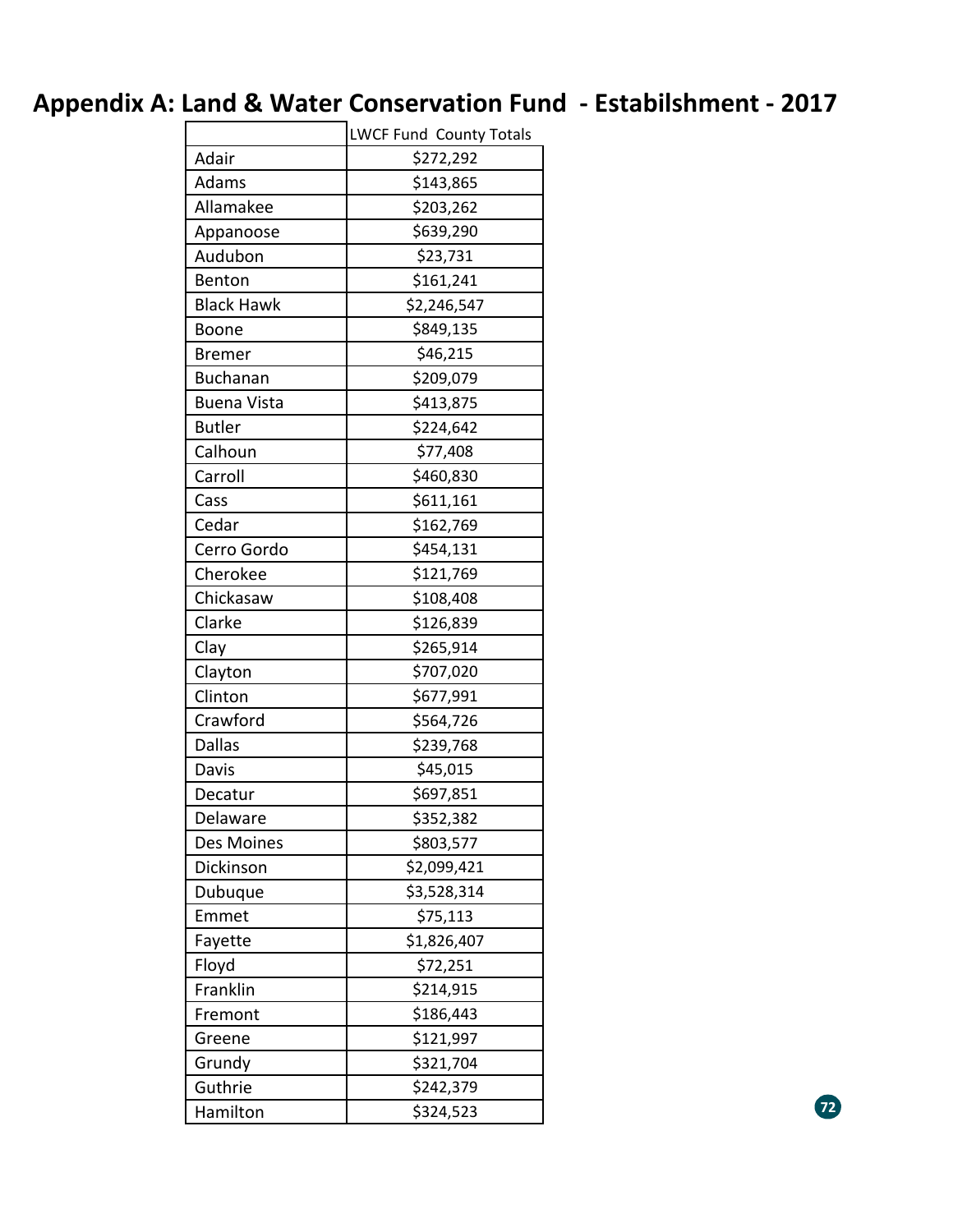| Hancock       | \$205,797   |    |
|---------------|-------------|----|
| Hardin        | \$414,640   |    |
| Harrison      | \$304,360   |    |
| Henry         | \$226,651   |    |
| Howard        | \$289,005   |    |
| Humboldt      | \$72,360    |    |
| Ida           | \$44,163    |    |
| lowa          | \$201,696   |    |
| Jackson       | \$1,189,755 |    |
| Jasper        | \$648,462   |    |
| Jefferson     | \$187,164   |    |
| Johnson       | \$1,680,067 |    |
| Jones         | \$140,992   |    |
| Keokuk        | \$94,110    |    |
| Kossuth       | \$229,775   |    |
| Lee           | \$375,989   |    |
| Linn          | \$3,136,630 |    |
| Louisa        | \$175,918   |    |
| Lucas         | \$287,938   |    |
| Lyon          | \$200,938   |    |
| Madison       | \$326,395   |    |
| Mahaska       | \$1,423,146 |    |
| Marion        | \$122,478   |    |
| Marshall      | \$119,604   |    |
| Mills         | \$216,480   |    |
| Mitchell      | \$30,528    |    |
| Monona        | \$587,031   |    |
| Monroe        | \$234,657   |    |
| Montgomery    | \$932,844   |    |
| Muscatine     | \$423,185   |    |
| Obrien        | \$609,372   |    |
| Osceola       | \$56,139    |    |
| Page          | \$347,120   |    |
| Palo Alto     | \$280,799   |    |
| Plymouth      | \$166,004   |    |
| Pocahontas    | \$97,538    |    |
| Polk          | \$5,521,411 |    |
| Pottawattamie | \$2,847,714 |    |
| Poweshiek     | \$257,508   |    |
| Ringgold      | \$64,855    |    |
| Sac           | \$426,990   |    |
| Scott         | \$976,640   |    |
| Shelby        | \$170,873   | 73 |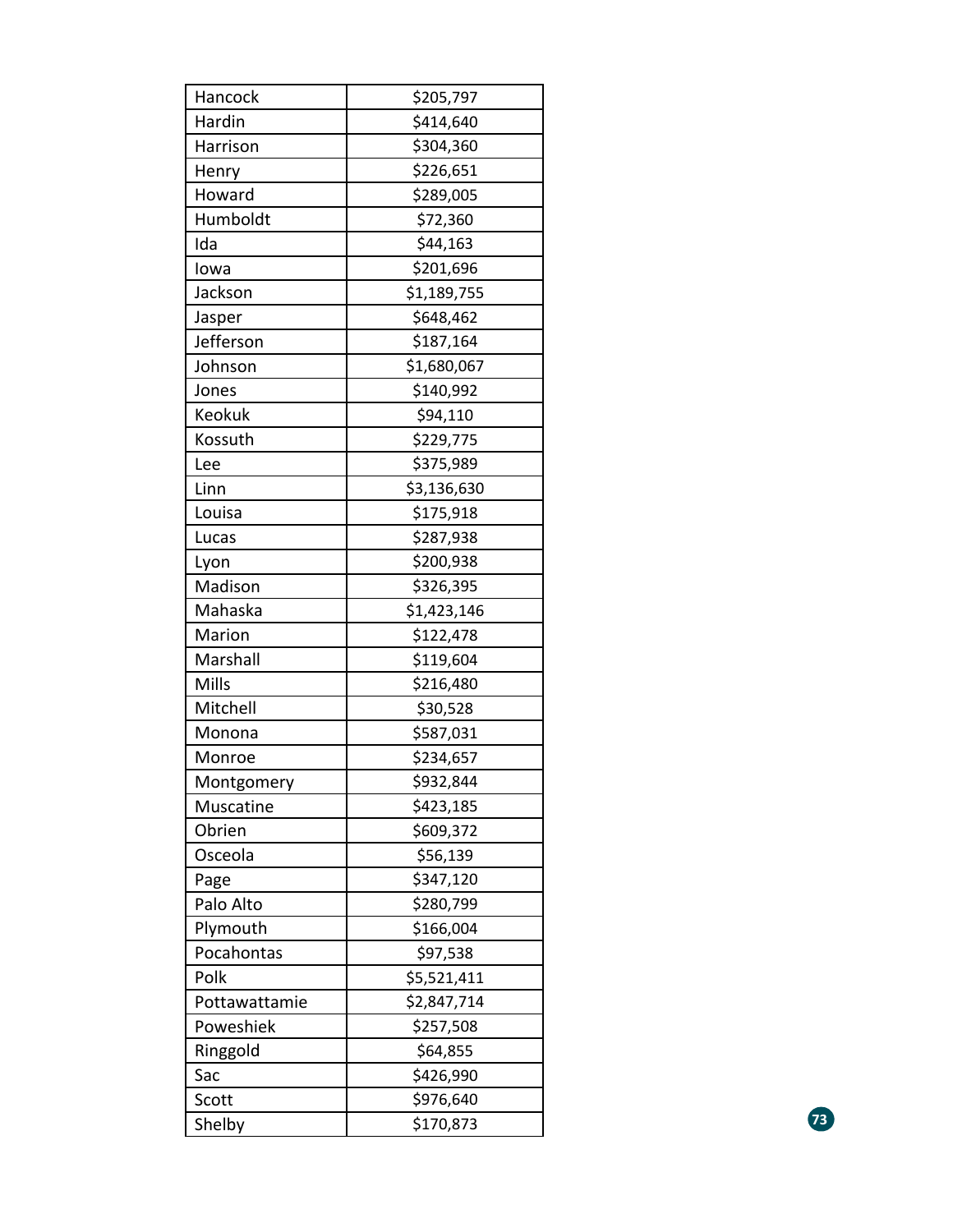| <b>Sioux</b>  | \$613,656    |
|---------------|--------------|
| Story         | \$854,189    |
| Tama          | \$468,171    |
| Taylor        | \$215,360    |
| Union         | \$641,987    |
| Van Buren     | \$294,524    |
| Wapello       | \$295,091    |
| Warren        | \$534,637    |
| Washington    | \$717,573    |
| Wayne         | \$175,081    |
| Webster       | \$3,036,920  |
| Winnebago     | \$415,975    |
| Winneshiek    | \$393,664    |
| Woodbury      | \$1,612,176  |
| Worth         | \$85,573     |
| Wright        | \$349,062    |
| Statewide     | \$900,014    |
| <b>Totals</b> | \$58,873,574 |

**74**